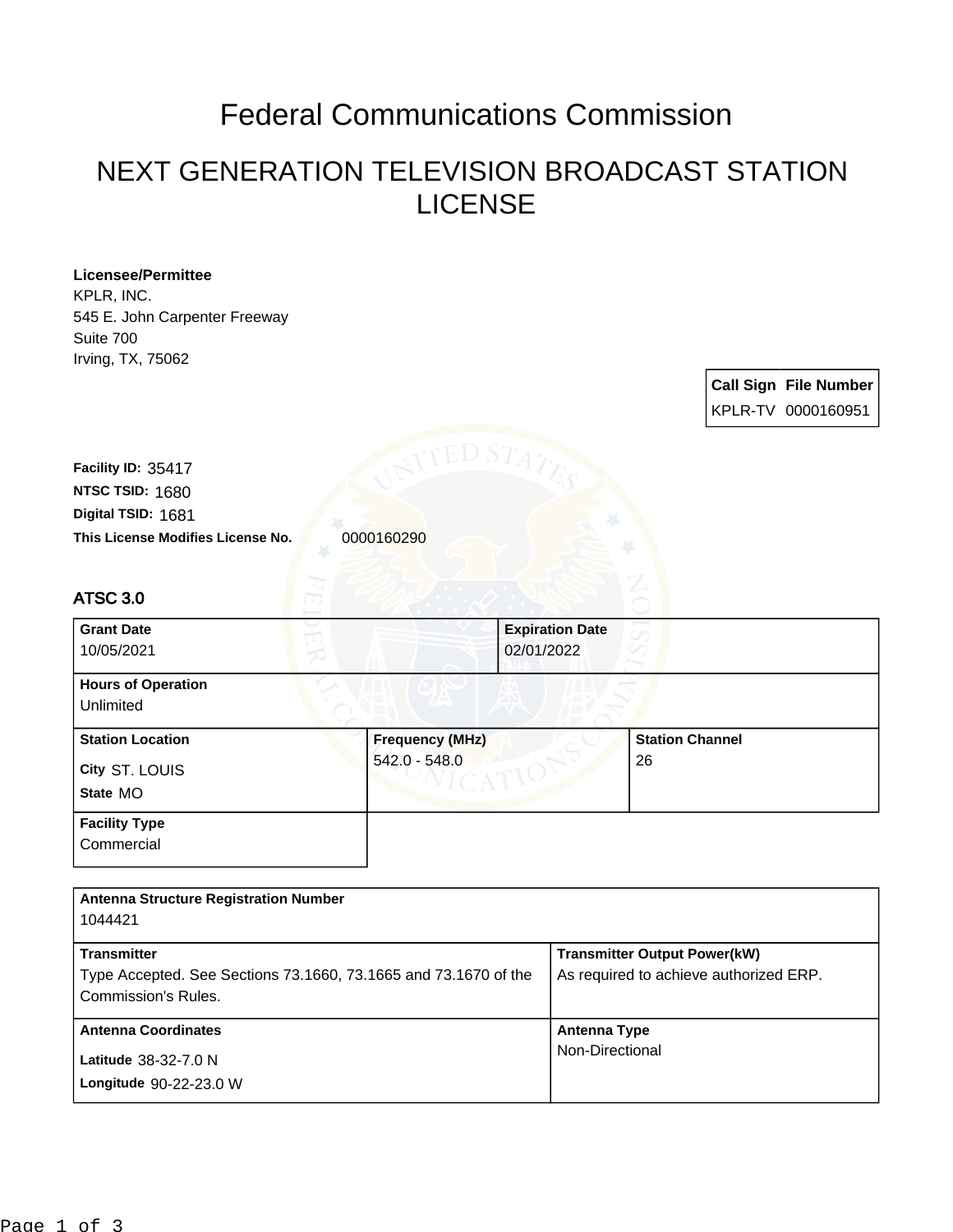| <b>Description of Antenna</b>                            |                                                   |
|----------------------------------------------------------|---------------------------------------------------|
| Make DIE                                                 |                                                   |
| Model TFU-33EST/VP-R O4                                  |                                                   |
| Antenna Beam Tilt (Degrees Electrical)                   | Antenna Beam Tilt (Degrees Mechanical @           |
| 0.75                                                     | <b>Degrees Azimuth)</b>                           |
|                                                          | Not Applicable                                    |
| <b>Major Lobe Directions</b>                             | <b>Maximum Effective Radiated Power (Average)</b> |
| N/A                                                      | 1000 kW                                           |
|                                                          | 30.00 DBK                                         |
| <b>Height of Radiated Center Above Ground (Meters)</b>   | <b>Height of Radiated Center Above Mean Sea</b>   |
| 292.0                                                    | Level (Meters)                                    |
|                                                          | 475.0                                             |
| Height of Radiated Center Above Average Terrain (Meters) | <b>Overall Height of Antenna Structure Above</b>  |
| 315                                                      | <b>Ground (Meters)</b>                            |
|                                                          | See the registration for this antenna structure.  |
|                                                          |                                                   |

| <b>Waivers/Special Conditions</b><br><b>ATSC 1.0</b> |                        |                                      |                        |             |                                |
|------------------------------------------------------|------------------------|--------------------------------------|------------------------|-------------|--------------------------------|
|                                                      |                        |                                      |                        | <b>KTVI</b> | Call Sign Facility ID<br>35693 |
| <b>Grant Date</b><br>09/21/2021                      |                        | <b>Expiration Date</b><br>02/01/2022 |                        |             |                                |
| <b>Hours of Operation</b><br>Unlimited               |                        |                                      |                        |             |                                |
| <b>Station Location</b>                              | <b>Frequency (MHz)</b> |                                      | <b>Station Channel</b> |             |                                |
| City ST. LOUIS                                       | 584.0 - 590.0          |                                      | 33                     |             |                                |
| State MO                                             |                        |                                      |                        |             |                                |
| <b>Facility Type</b><br>Commercial                   |                        |                                      |                        |             |                                |

| <b>Antenna Structure Registration Number</b><br>1044421                                |                                        |
|----------------------------------------------------------------------------------------|----------------------------------------|
| <b>Transmitter</b>                                                                     | <b>Transmitter Output Power(kW)</b>    |
| Type Accepted. See Sections 73.1660, 73.1665 and 73.1670 of the<br>Commission's Rules. | As required to achieve authorized ERP. |